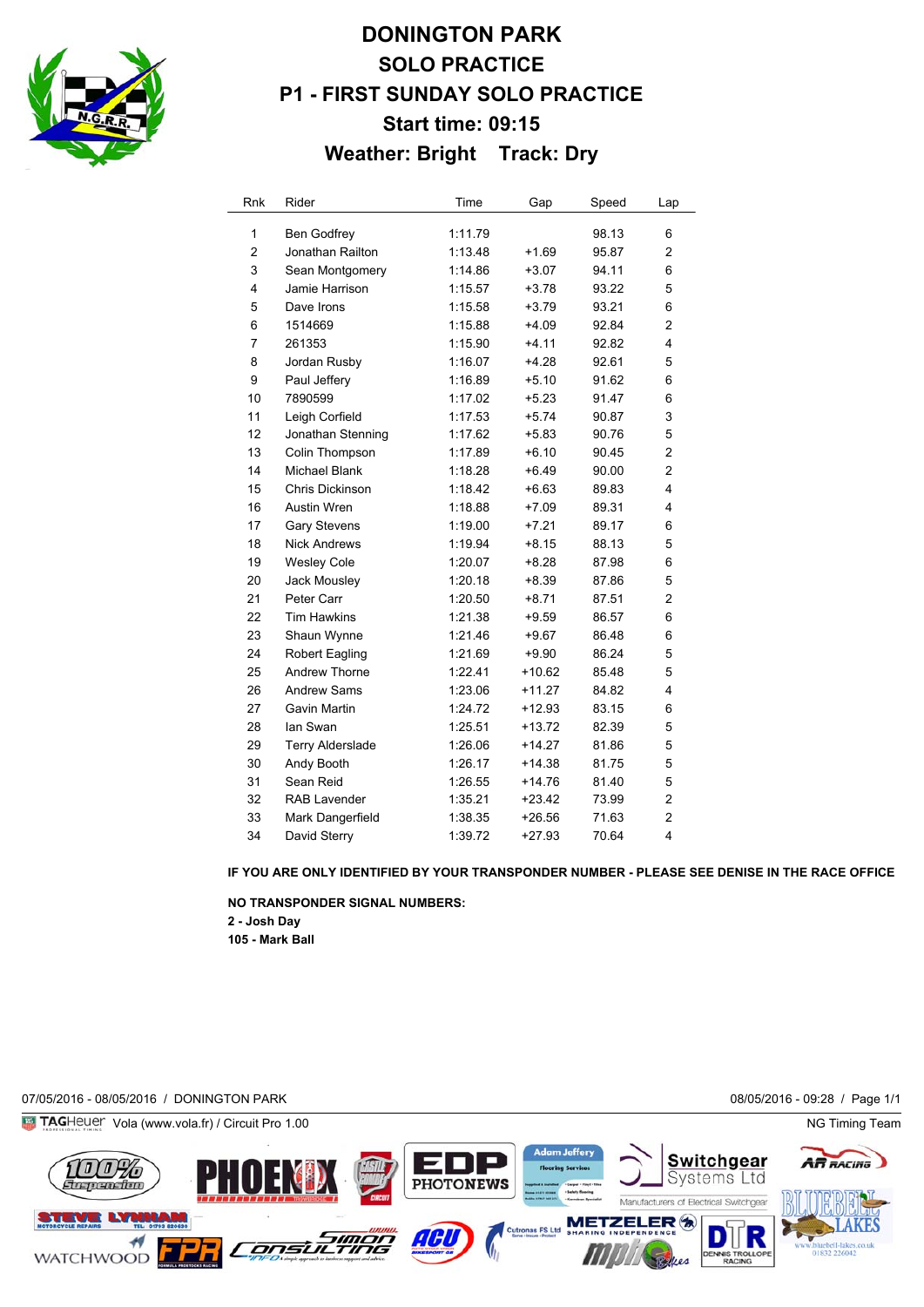

## **DONINGTON PARK SOLO PRACTICE P1 - FIRST SUNDAY SOLO PRACTICE LISTED IN ALPHABETICAL ORDER**

 Ben Godfrey **START** 

> **1:11.79** 1:12.88 1:12.08 1:12.06 1:11.98

 Chris Dickinson **START** 

> **1:23.26 1:19.37 1:18.42**

 Colin Thompson START

**1:17.89**

| Lap | Time    | Lap | Time    |
|-----|---------|-----|---------|
| 1   |         | 3   | 1:15.83 |
| 2   | 1:26.50 | 4   | 1:16.36 |
| 3   | 1:26.17 | 5   | 1:16.52 |
| 4   | 1:26.53 | 6   | 1:15.58 |
| 5   | 1:26.71 |     |         |
|     |         |     |         |

|             |              |   | David Sterry |
|-------------|--------------|---|--------------|
| Austin Wren |              |   | <b>START</b> |
|             | <b>START</b> |   |              |
|             |              | 2 | 1:43.83      |
| 2           | 1:19.22      | 3 | 1:39.72      |
| 3           | 1:18.88      | 4 | 1:41.72      |
|             | 1:19.59      |   |              |

| <b>Gary Stevens</b> |         |  |
|---------------------|---------|--|
| <b>START</b>        |         |  |
| 1                   |         |  |
| 2                   | 1:22.95 |  |
| 3                   | 1:19.00 |  |
| 4                   | 1:19.74 |  |
| 5                   | 1:20.11 |  |
| 6                   | 1:19.16 |  |
|                     |         |  |

| Gavin Martin |              |  |
|--------------|--------------|--|
|              | <b>START</b> |  |
| 1            |              |  |
| 2            | 1:27.83      |  |
| 3            | 1:25.60      |  |
| 4            | 1:24.72      |  |
| 5            | 1:25.53      |  |
| 6            | 1:25.42      |  |

| lan Swan     |         |  |
|--------------|---------|--|
| <b>START</b> |         |  |
| 1            |         |  |
| 2            | 1:25.51 |  |
| 3            | 1:27.83 |  |
| 4            | 1:25.66 |  |
| 5            | 1:26.18 |  |
|              |         |  |



| 1514669 |              |  |
|---------|--------------|--|
|         | <b>START</b> |  |
|         |              |  |
| 2       | 1:15.88      |  |
|         |              |  |

| 261353       |         |  |
|--------------|---------|--|
| <b>START</b> |         |  |
|              |         |  |
| 2            | 1:15.90 |  |
| 3            | 1.1797  |  |
|              | 1:18.66 |  |

| 7890599      |         |  |  |
|--------------|---------|--|--|
| <b>START</b> |         |  |  |
| 1            |         |  |  |
| 2            | 1:19.92 |  |  |
| 3            | 1:20.07 |  |  |
| 4            | 1:17.02 |  |  |
| 5            | 1:18.13 |  |  |
| 6            | 1:18.29 |  |  |

| <b>Andrew Sams</b> |         |  |
|--------------------|---------|--|
| <b>START</b>       |         |  |
| 1                  |         |  |
| 2                  | 1:23.06 |  |
| 3                  | 1:26.68 |  |
|                    | 1:2364  |  |
|                    |         |  |

| <b>Andrew Thorne</b> |         |  |
|----------------------|---------|--|
| <b>START</b>         |         |  |
| 1                    |         |  |
| 2                    | 1:26.44 |  |
| 3                    | 1:24.04 |  |
| 4                    | 1:23.05 |  |
| 5                    | 1:22.41 |  |
|                      |         |  |

 Andy Booth **START**